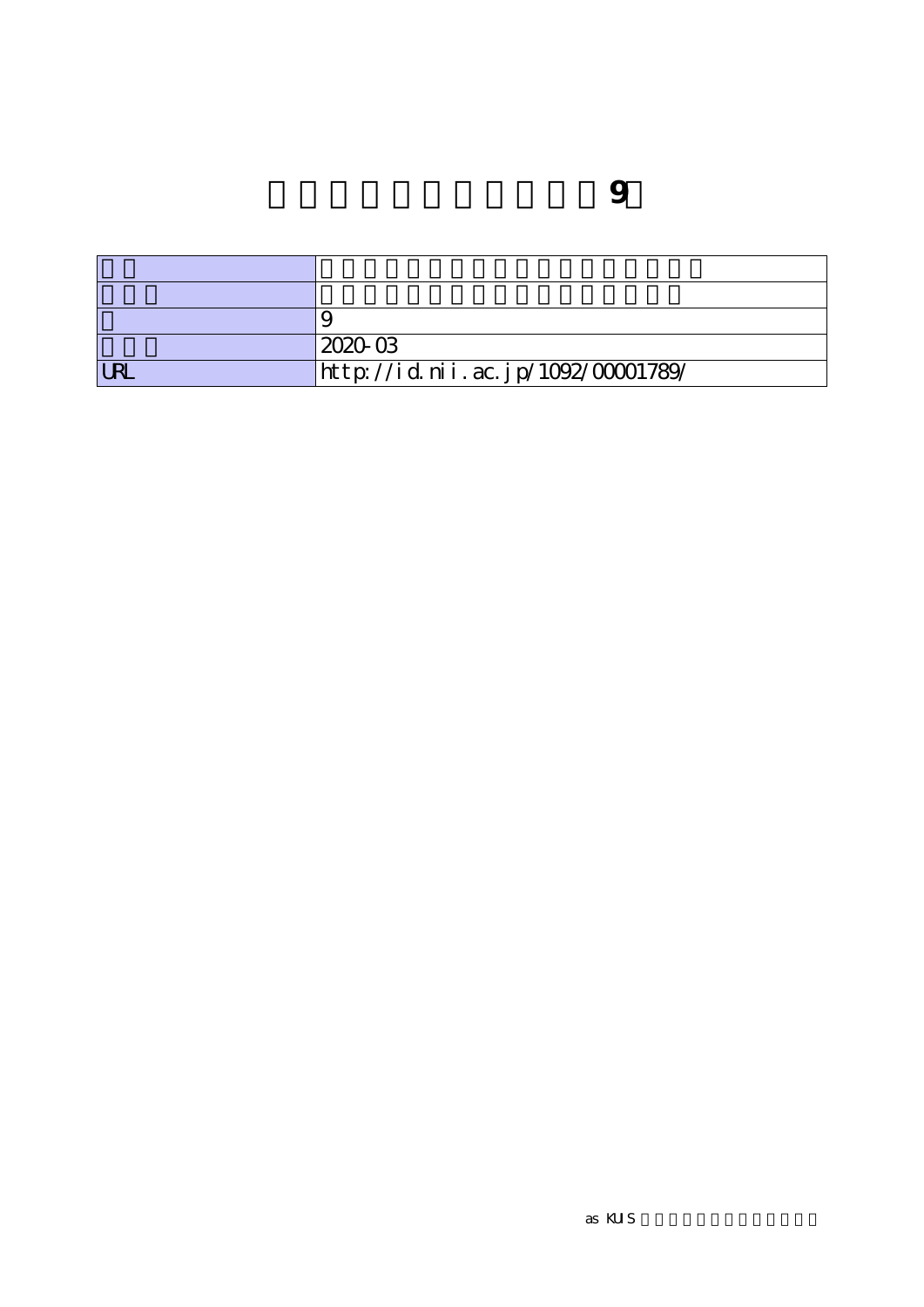**執筆者**(論文掲載順)

| サウクエン・ファン  | (神田外語大学         | 国際コミュニケーション学科<br>教授)  |
|------------|-----------------|-----------------------|
| ケビン・ナイト    | (神田外語大学         | 国際コミュニケーション学科<br>准教授) |
| ティム・マーフィー  | (神田外語大学         | 自立学習教育研究所 客員教授)       |
| カーク・ジョンソン  | (神田外語大学         | 非常勤講師)                |
| 小坂<br>貴志   | (神田外語大学         | 国際コミュニケーション学科<br>教授)  |
| 田島<br>慎朗   | (神田外語大学         | 准教授)<br>国際コミュニケーション学科 |
| 髙杉<br>- 忠明 | (神田外語大学         | 名誉教授)                 |
| 岩井美佐紀      | (神田外語大学         | アジア言語学科 教授)           |
| 青砥 清一      | (神田外語大学         | イベロアメリカ言語学科<br>准教授)   |
| 北村孝一郎      | (神田外語大学         | 国際コミュニケーション学科<br>講師)  |
| 舛方周一郎      | (神田外語大学         | イベロアメリカ言語学科<br>講師)    |
| 石井<br>雅章   | (神田外語大学         | 言語メディア教育研究センター 准教授)   |
| 沙織<br>磯田   | (筑波大学 人文社会系 助教) |                       |
| 誠<br>木 内   | (神田外語大学 非常勤講師)  |                       |

**Authors** (in the order of insert)

| FAN Sau Kuen        | (Professor, Department of International     |
|---------------------|---------------------------------------------|
|                     | Communication, Kanda University of          |
|                     | International Studies)                      |
| <b>KNIGHT</b> Kevin | (Associate Professor, Department of         |
|                     | International Communication, Kanda          |
|                     | University of International Studies)        |
| MURPHEY Tim         | (Visiting Professor, Research Institute for |
|                     | Learner Autonomy Education, Kanda           |
|                     | University of International Studies)        |
| <b>JOHNSON Kirk</b> | (Part-time Lecturer, Kanda University of    |
|                     | International Studies)                      |
| KOSAKA Takashi      | (Professor, Department of International     |
|                     | Communication, Kanda University of          |
|                     | International Studies)                      |
| TAJIMA Noriaki      | (Associate Professor, Department<br>of      |
|                     | International Communication, Kanda          |
|                     | University of International Studies)        |
| TAKASUGI Tadaaki    | (Emeritus Professor, Kanda University of    |
|                     | International Studies)                      |